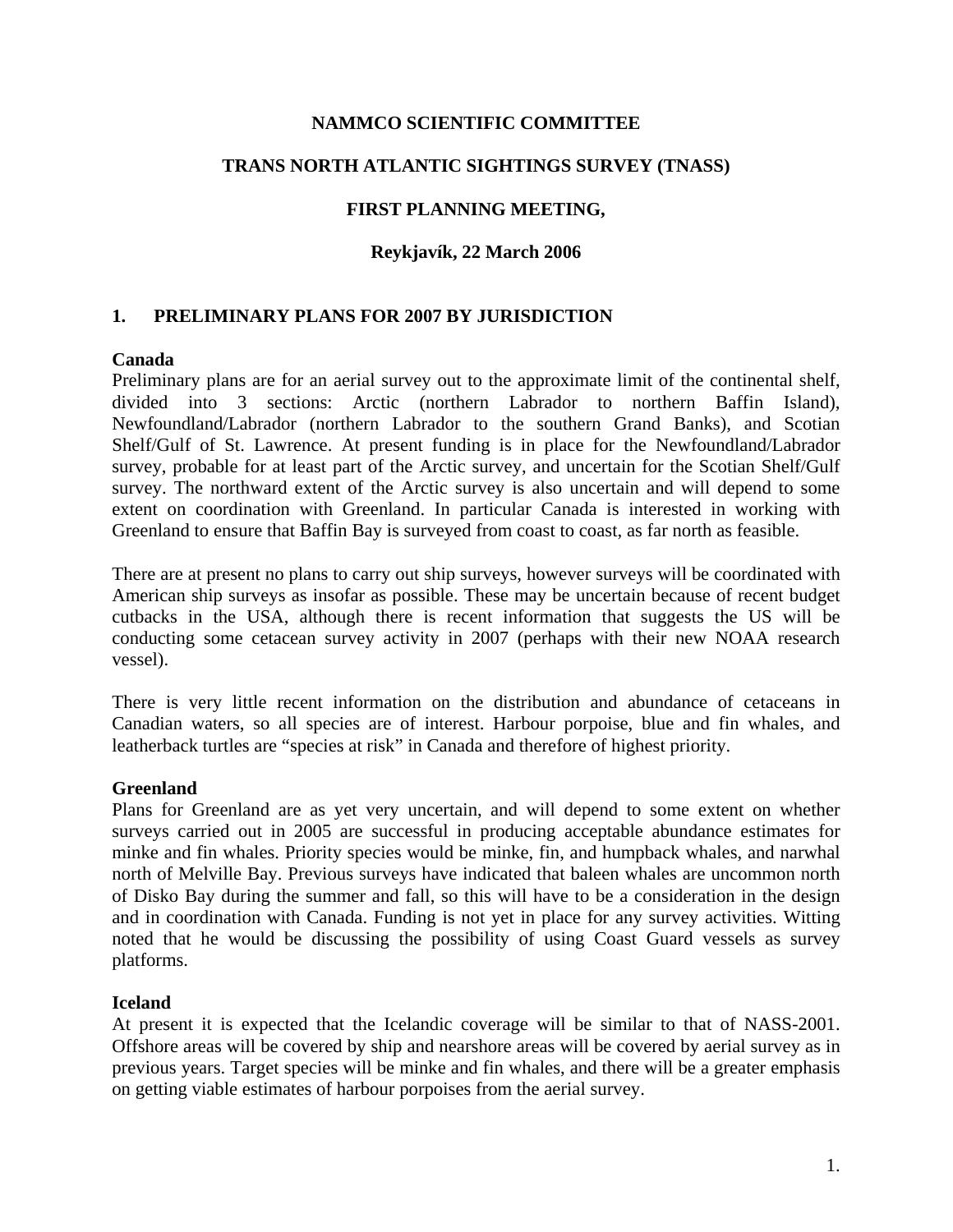As in 2001 the southwest area will be surveyed by combining platforms with an ongoing redfish survey. Russian and German vessels will also be involved and it may be possible to extend the coverage of the survey by putting cetacean observers on these vessels. There will also be a capelin and environmental research survey in the Greenland Sea north of Iceland in 2007, and it may be possible to co-platform with this survey as well. However this may be logistically difficult because of space limitations, frequent stops for hydrological sampling and vessel allocation issues. It is therefore likely that at least one dedicated cetacean sightings vessel will be required.

### **Faroes**

At present the Faroes plans to carry out a vessel survey with coverage similar to that of 2001. The area will be designed to adjoin the CODA area if that survey takes place. Funding will be both external (from the oil industry?) and from the Faroese government. Target species will be fin whales and small whales such as pilot whales. It was noted in this respect that NASS coverage and timing has not been appropriate for obtaining a good estimate of pilot whale abundance since the 1989 survey.

### **Norway**

Norway will be continuing its "mosaic" surveys in 2007, which will be the final year of a 6 year series. This means that areas that were not covered well in the previous 5 years will be re-done in 2007. Candidate areas are the area west of Svalbard, which could connect to the Icelandic sector, and the area west of Lofoten. This will depend to some extent on whether or not Russian authorities grant access to the eastern Barents Sea this year.

Methods will be the same as in previous surveys, and the target species is the minke whale. Two vessels will be used for a period of 5 weeks.

### **Russian Federation**

Information on preliminary plans for surveys by the Russian Federation were received after the meeting:

- continue marine mammal aerial and research vessel surveys as part of annual mackerel feeding research in the Norwegian Sea during June-August;
- continue marine mammal aerial and research vessel surveys as part of annual joint Russian/Norwegian ecosystem surveys in the Barents Sea during August-September;
- carry out marine mammal research vessel surveys as part of International redfish research in the Irminger Sea during May-June;
- carry out marine mammal survey onboard research aircraft and vessels in the Barents Sea during special research for oil and gas companies in the spring-autumn seasons;
- carry out for marine mammal observation during special research onboard Russian fisheries vessels (if possible).

The volume of research and work will be dependent on funding which is uncertain as yet.

### **Other**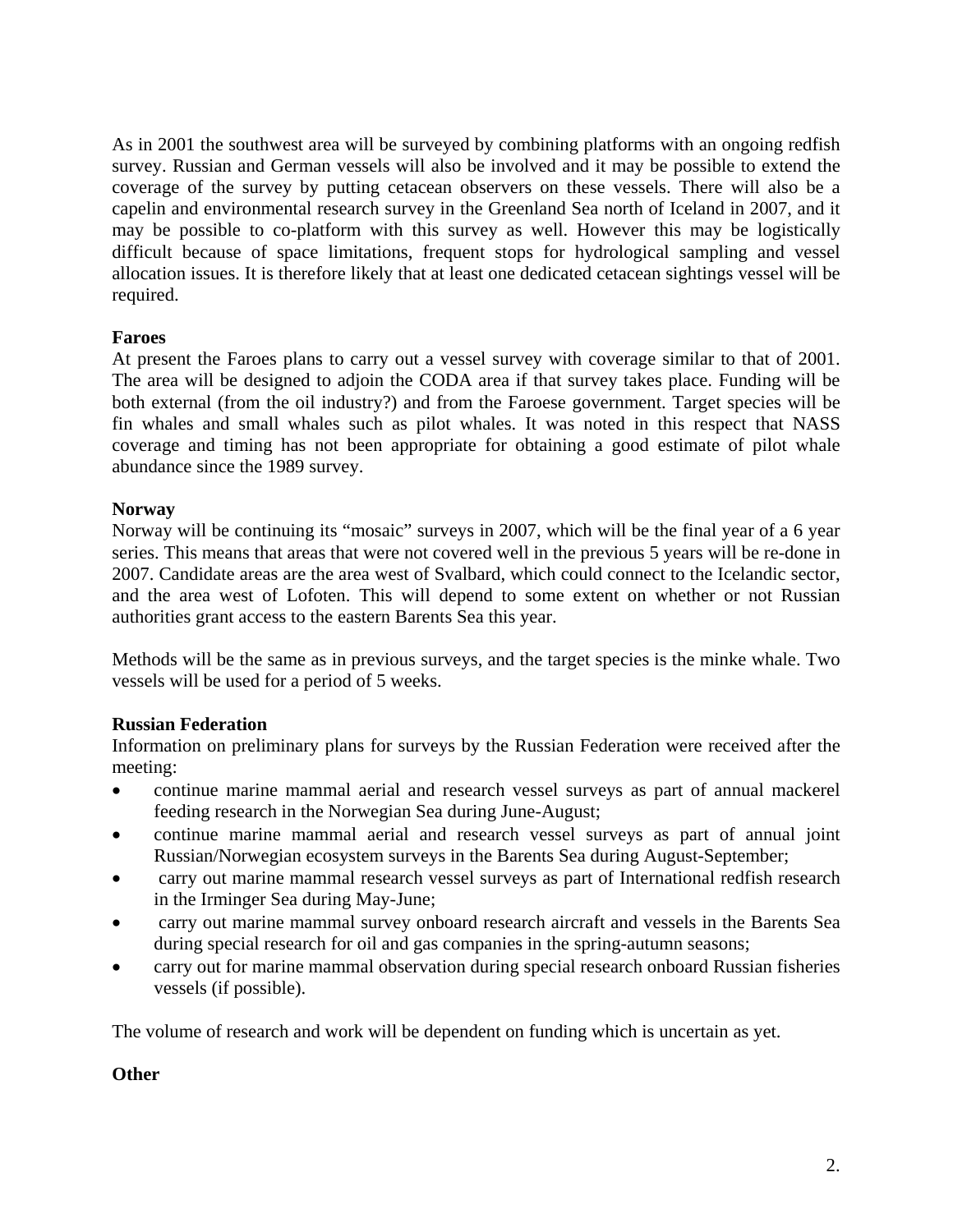Hammond informed the group that there was no word as yet on funding for the CODA project.<sup>[1](#page-2-0)</sup>

The MAR-ECO project will continue in 2007 with a 4 week cruise by the *Bigelow*. The possibilities for coordination will be investigated.

# **2. REVIEW OF METHODOLOGICAL PROBLEMS ENCOUNTERED IN PREVIOUS SURVEYS**

# **Aerial surveys**

## *Canada*

Recent surveys, the first in many years, have been conducted using standard single-platform aerial survey techniques from a Cessna 227 Super Skymaster, flown at 500 feet and ~100 knots. These surveys used two rear observers at bubble window positions, and a forward navigator/sighting recorder in the co-pilot position (off effort). Experimental surveys were conducted from a Canadian Armed Forces P-130 Aurora reconnaissance aircraft in March 2005 and 2006. Problems encountered for the Skymaster surveys included:

- 1. Low number of sightings of some species (*e.g*. fin and minke). This may mean that densities are relatively low and a high amount of effort will be required to get good abundance estimates.
- 2. Surveys cannot go far offshore (*e.g.*, approximately ≤120 n.mi.) because of operational safety concerns.
- 3. Small size of plane precludes full double platform methods. "Circle-back" method was not used so there is no estimation of *g(0)*.

It was noted that the  $g(0)$  issue could be addressed by using cue counting methods for some species (minke, fin, and perhaps blue whales), using circle-back procedures, using partial double platforms as in Icelandic surveys, and/or using literature values from similar surveys such as SCANS-II and NMFS.

The Aurora is a large 4-engined plane with 2 sets of bubble windows (plus other windows), making independent double platforms a possibility. The aircraft has significant range (longest flight to date has been 17 hours; usually 8-12 hours), high flight manoeuvrability, and room for up to 21 people. The main issue is the high flying speed, which at  $\sim$ 190 knots is more than twice as fast as that normally used in such surveys. The implications of this need to be addressed,.

# *Greenland*

 $\overline{a}$ 

For Greenlandic surveys the main problem has been weather conditions, especially the prevalence of fog, during the summer. Aerial surveys have been found to be somewhat more efficient than ship surveys because they can take better advantage of short weather windows and are less expensive than ships to maintain in an "idle" mode during bad weather periods. Recent surveys have been conducted in September when fog is usually less prevalent.

Aerial digital photographic surveys were conducted in 2003 and 2004, but resulted in fewer than expected identified whales on the photographs. The reasons for this are unclear, but it was considered unwise at this point to rely on photography as a primary method before further experimental work is carried out. Witting noted that recent improvements and price decreases in

<span id="page-2-0"></span><sup>&</sup>lt;sup>1</sup> The project did not receive EU funding. Other avenues are being explored.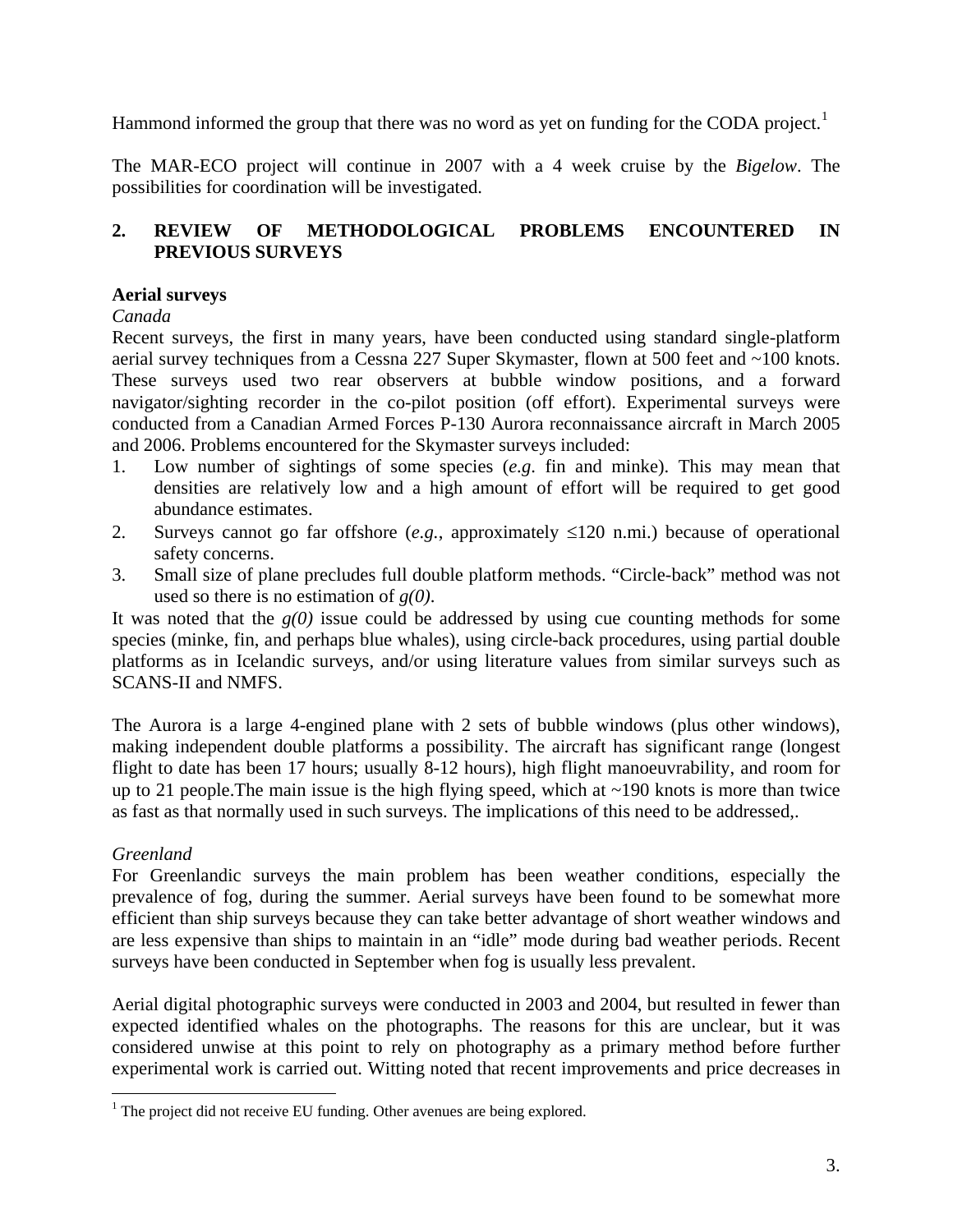camera equipment and in data storage might make digital photography a valuable secondary source of information, for species identification, confirmation of group size estimates and photogrametry. Witting agreed to look into the technical and cost aspects of this.

## *Iceland*

Pike presented some recommendations for future aerial surveys that had been noted in a previous working paper (SC/10/AE/12). In general cue counting was considered an appropriate method for minke whales, and the data could be analyzed as a line transect for other species. A double platform, at least on one side of the plane, was necessary for determining perception bias and distance measurement error. The current monitoring system and software was somewhat cumbersome in that a laptop was required for each observer, but performed well. Special methods would be required to get better estimates of dolphin group size, if this is considered a priority.

Better estimates of harbour porpoise abundance are required for Iceland. It was considered that cue counting could work with this species, as they generally occur as singles and exhibit rather simple behaviour. Surfacing rate data is available for some areas, but not Iceland. However it was considered that experienced harbour porpoise observers would be required to get good estimates for this species, regardless of the methodology used. One possibility would be to use observers from SCANS-II, and apply the same correction factor for *g(0)* derived for that survey. This would require that the survey be flown at 600 ft, rather than 750 ft as used in previous surveys.

## *Russia*

Russian surveys have been conducted using either a twin engine An-26 (named "Arktika) or L-410 aircraft. The aircraft have equipment including GPS and computer systems, infrared (IR) system (IR-radiometer and IR-scanner), digital photo- and video cameras and also systems for sea surface and subsurface layer temperature remote sensing. Few technical or methodological difficulties have been noted, but observation quality is of course dependent on weather conditions.

### **Ship surveys**

The following issues were identified and discussed:

- 1. Species identification of non-target species. This is particularly a problem for the Norwegian surveys, which are dedicated to minke whales and operate in passing mode. For other areas it is a problem for dolphins and small whales, and large whales at distance. Greater use of "big-eye" or 7x50 binoculars could be made from one of the platforms or the bridge deck for species identification. Also observer experience is an important factor.
- 2. Implementation of Buckland-Turnock (B-T) tracking methodology was not very successful in 2001. Few tracks of target species were made. It was considered that the combination of large (fin) and small (minke) whales as target species made tracking problematic. Also tracking was found to be possible only under very good weather conditions (Beaufort 3 or less), while the vessels maintained effort up to Beaufort 5. The double platform methodology did produce data suitable for estimating *g(0)* for fin whales, but probably not for minke whales. Insufficient tracks were obtained to estimate responsive movement, which may be important for minke whales.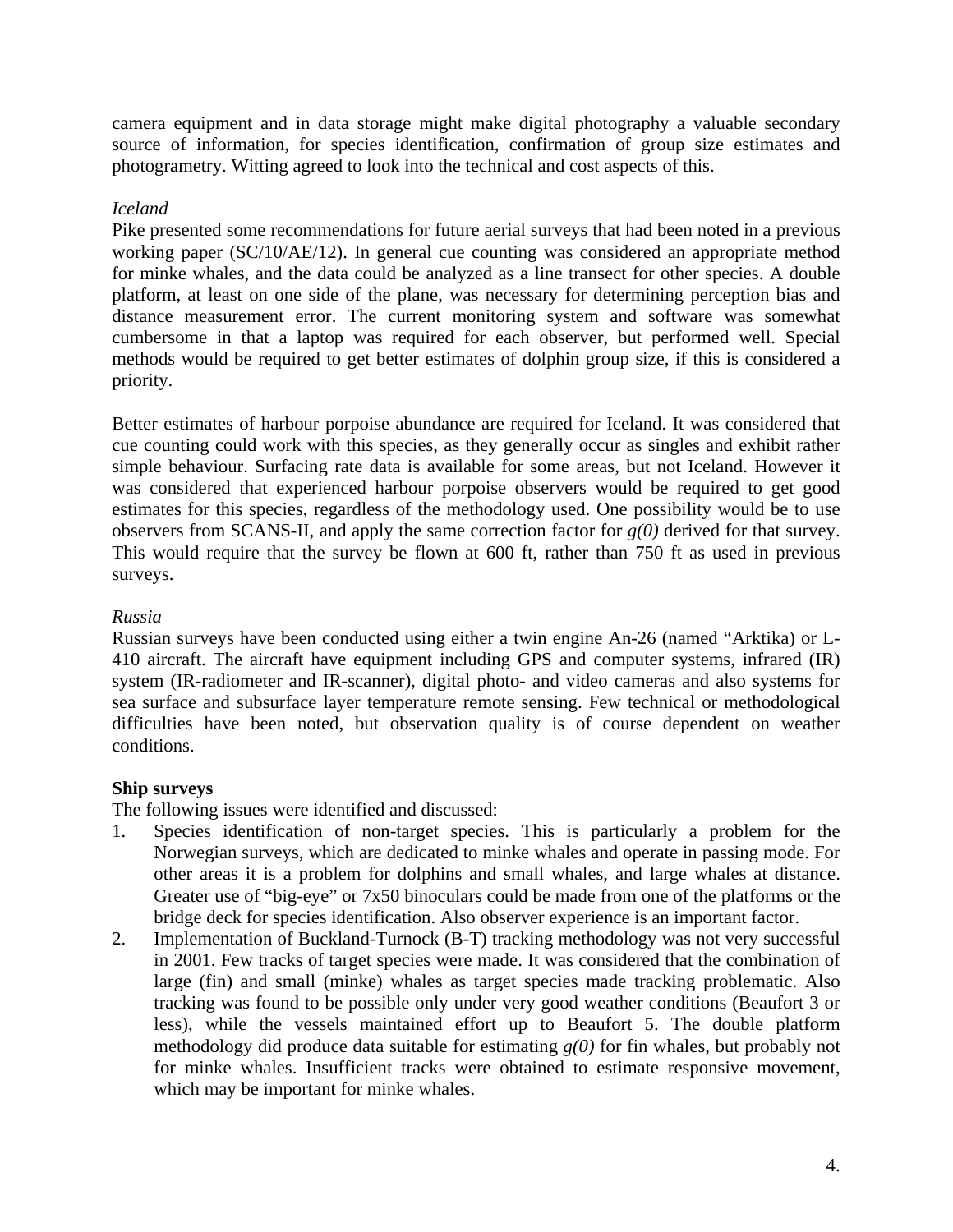It was agreed that a double platform method was essential for smaller whales such as minkes, but less important for large whales. One possibility would be to stratify the survey such that full implementation of the B-T methodology is given higher priority in strata where high densities of minke whales are expected. This was considered feasible for the Icelandic survey area where the distribution of minke whales is predictable. The methodology could also change dependent on weather conditions, with B-T used only under optimal conditions. These options would have to be specified in the survey plan and protocol.

- 3. The angle and distance data for small whales, especially minkes, from Icelandic and Faroese surveys, exhibited features that made analysis problematic. These features included heaping at small angles and distances, and a secondary peak in sightings at medium distances. The reasons for this are unclear but are likely related to the combination of small and large whales as target species, and possibly to the use of binoculars on the primary platform. Suggestions for alleviating this problem included better angle and distance measurement techniques (see 4), the stratification scheme described above, and better observer training.
- 4. Problems with school size estimation, particularly for pilot whales and dolphins. If these species are considered a priority, special protocols will have to be developed. It was noted that such a protocol for pilot whales was implemented in the 1995 survey. The use of video cameras to record schools may also help, but again special protocols for their use would have to be developed.

# **4. METHODOLOGICAL ADVANCES FROM SCANS-II**

Hammond and Desportes provided some information on new equipment and techniques used in SCANS-II. For ship surveys:

- 1. Big-eyes. These were used on the tracker platforms but their contribution in terms of successful trackings is not yet known. Some sightings picked up by the tracker platform were too far away and out of range of the primary platform.
- 2. Acoustics. The system functioned well on all vessels. It required very little time to set up, deploy and retrieve, and virtually no maintenance underway. The success of the system in terms of monitoring abundance has yet to be proved. It will be used in CODA, with the emphasis on dolphins, sperm and beaked whales. The cost of a system is moderate (about 7 K £) and the data will probably become more valuable as analyses are refined.
- 3. Photographic estimation of distance, using video. This functioned well in most cases. The estimates are assumed to be more accurate than visual estimates. However it is still necessary to estimate distances in the normal way as video cannot be used for every sighting, particularly when conditions are rough.
- 4. Photographic angle measurement. This system functioned very well and is highly recommended.

In the aerial surveys, the "circle-back" technique apparently functioned well and will result in useable estimates of  $g(0)$  although these have not been finished yet. The technique requires practice by the pilot and crew, and a considerable allocation of effort to generate enough data for useable estimates.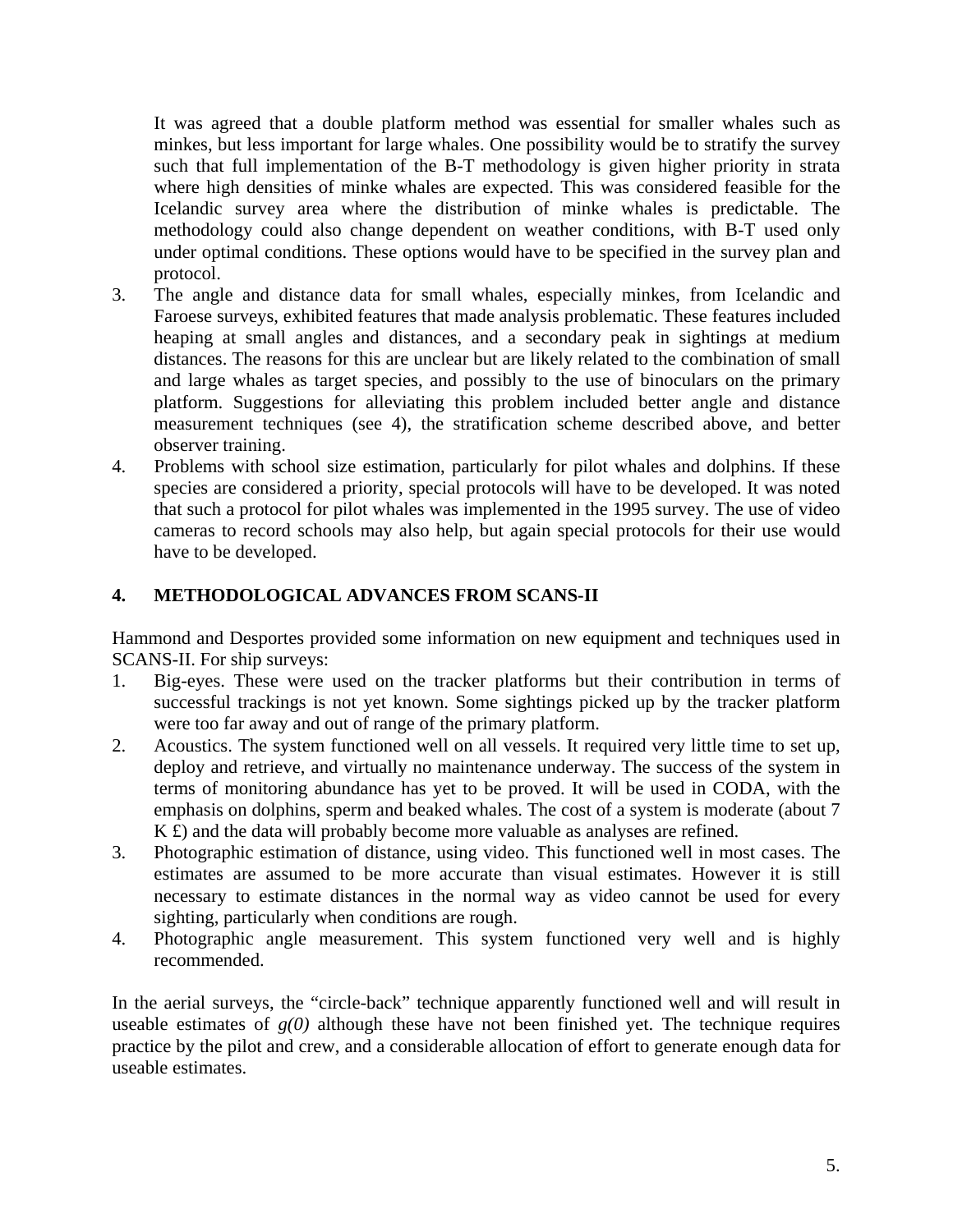# **5. COORDINATION WITHIN TNASS AND WITH OTHER SURVEYS**

It was agreed by all participants that co-ordinated surveys greatly enhanced the value of each individual survey by allowing synoptic estimates to be produced, thus providing the best value in terms of information for money spent. The opportunity for having a synoptic survey of the Northern Atlantic from coast to coast was absolutely unique and the output of the survey should be optimized as possible through a high level of co-ordination, use of the newest standard survey techniques, and use of alternative techniques to collect data not usually collected.

While recognizing that each jurisdiction has species of greatest interest, it was agreed that the survey would be made multi-species to the extent possible, without compromising data on target species. A common survey protocol will be developed to optimize data collection for target species from all jurisdictions, and each jurisdiction will make efforts to collect good data on the target species of other jurisdictions.

Given the experience from previous surveys, it seems obvious that the analysis of survey data would also benefit from a more coordinated approach. It was agreed that this would be a topic for discussion at future planning meetings.

It was agreed that the timing of the surveys should be coordinated and be the same as most previous NASS, *i.e*. late June and July.

It was agreed that the recruitment and training of observers should be coordinated. It may also be possible to coordinate with CODA in these areas, but this remains uncertain at present.

It was agreed that a joint survey design will be developed at a future planning meeting. In addition a common survey protocol, applicable to both aerial and ship surveys, will be developed and used. It was recognized however that the Norwegian survey will continue to follow its own protocol, but will make every reasonable effort to coordinate with TNASS.

# **6. FUNDING**

A joint funding proposal to the Nordic Council of Ministers (NC) was developed by Desportes and Pike and submitted in December 2005. Unfortunately it was rejected, but has been retained by the NC for possible funding through other programs. Desportes will follow up this proposal with people familiar with the NC system.

TNASS has been accepted as a component of the ESSAR project for the International Polar year. There is no funding attached to this acceptance, but it may enhance proposals for funding to other agencies.

It was agreed that the greatest needs for extra funding were for:

- 1. Extension of the Greenlandic and Canadian surveys so that they adjoin;
- 2. Possible placement of cetacean observers on ancillary surveys, such as Russian and German redfish surveys;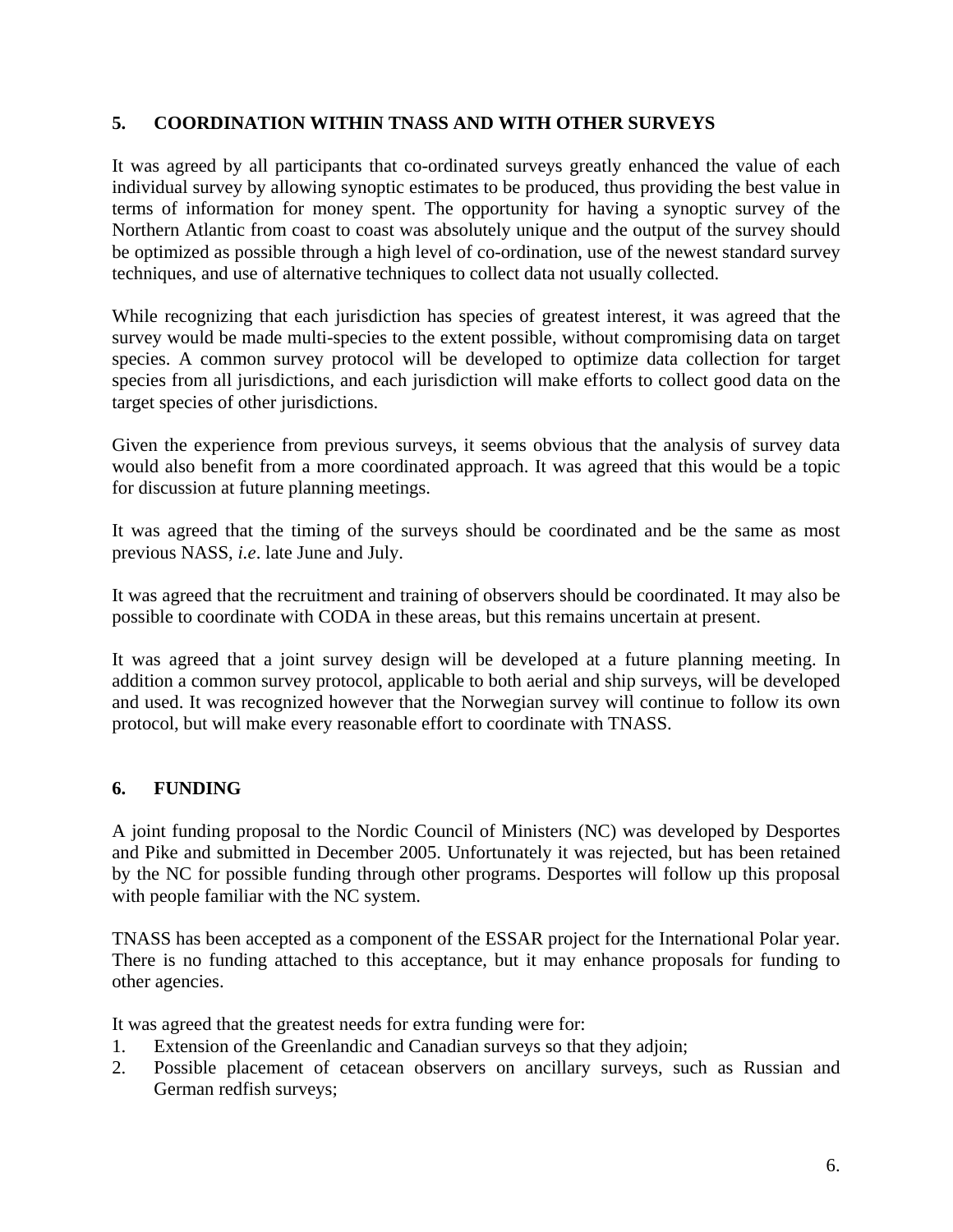- 3. Purchase of new equipment, such as Big Eye binoculars, video cameras, distance measuring systems, and acoustic arrays;
- 4. Coordinated observer training.

An immediate need is to develop a full budget for the project, including costs of permanent staff involved, for use in funding proposals. All agreed to provide this information to Desportes as soon as possible.

Pike informed the group that NAMMCO would fund 2 planning meeting (other than this one), in 2006 and 2007, and a follow-up meeting in 2008. In addition some funding will be provided this year for project coordination. An application for additional funding for observer training, project management and contract analyses has been submitted. It was considered certain that some extra funds will be forthcoming, but the exact amount will not be known until 2007.

It was agreed that members would research opportunities for funding and convey these to Desportes, who would lead in developing joint funding proposals. Oil companies carrying out exploration in the survey area were considered an immediate possibility.

# **7. OTHER ISSUES**

It may be feasible to conduct other activities, such as biopsy sampling, photography for individual recognition studies, and deployment of satellite tags during the survey, either from survey vessels or small boats deployed from them. However any such activities would have costs in terms of personnel and possibly lost survey effort, so their priority would have to be assessed in terms of these costs. Biopsy sampling was the most likely activity, and may be useful for genetic stock delineation of particularly fin whales. The group requested that the NAMMCO Scientific Committee recommend whether or not biopsy sampling or other ancillary activities were of sufficient priority that they should be attempted during the survey.

| NO.            | ITEM                                                                       | <b>WHO?</b>      | <b>WHEN?</b><br>$(m.\text{yr})$ |
|----------------|----------------------------------------------------------------------------|------------------|---------------------------------|
|                | <b>Survey Planning and Coordination</b>                                    |                  |                                 |
| 1.             | Provide budget information to                                              | Lawson, Witting, | 05.06                           |
|                | Desportes.                                                                 | Víkingsson,      |                                 |
|                |                                                                            | Mikkelsen.       |                                 |
| 2.             | Contact MAR-ECO project to discuss<br>coordination.                        | Mikkelsen.       | 05.06                           |
| 3.             | Make contact regarding possibility of                                      | Víkingsson,      | 05.06                           |
|                | placing cetacean observers on                                              | Desportes,       |                                 |
|                | Russian/German redfish survey                                              | Zabavnikov.      |                                 |
|                | vessels.                                                                   |                  |                                 |
| $\overline{A}$ | Make contacts regarding possibility of<br>conducting cetacean observations | Zabavnikov, Øien | 04.07                           |

### **8. ACTION ITEMS**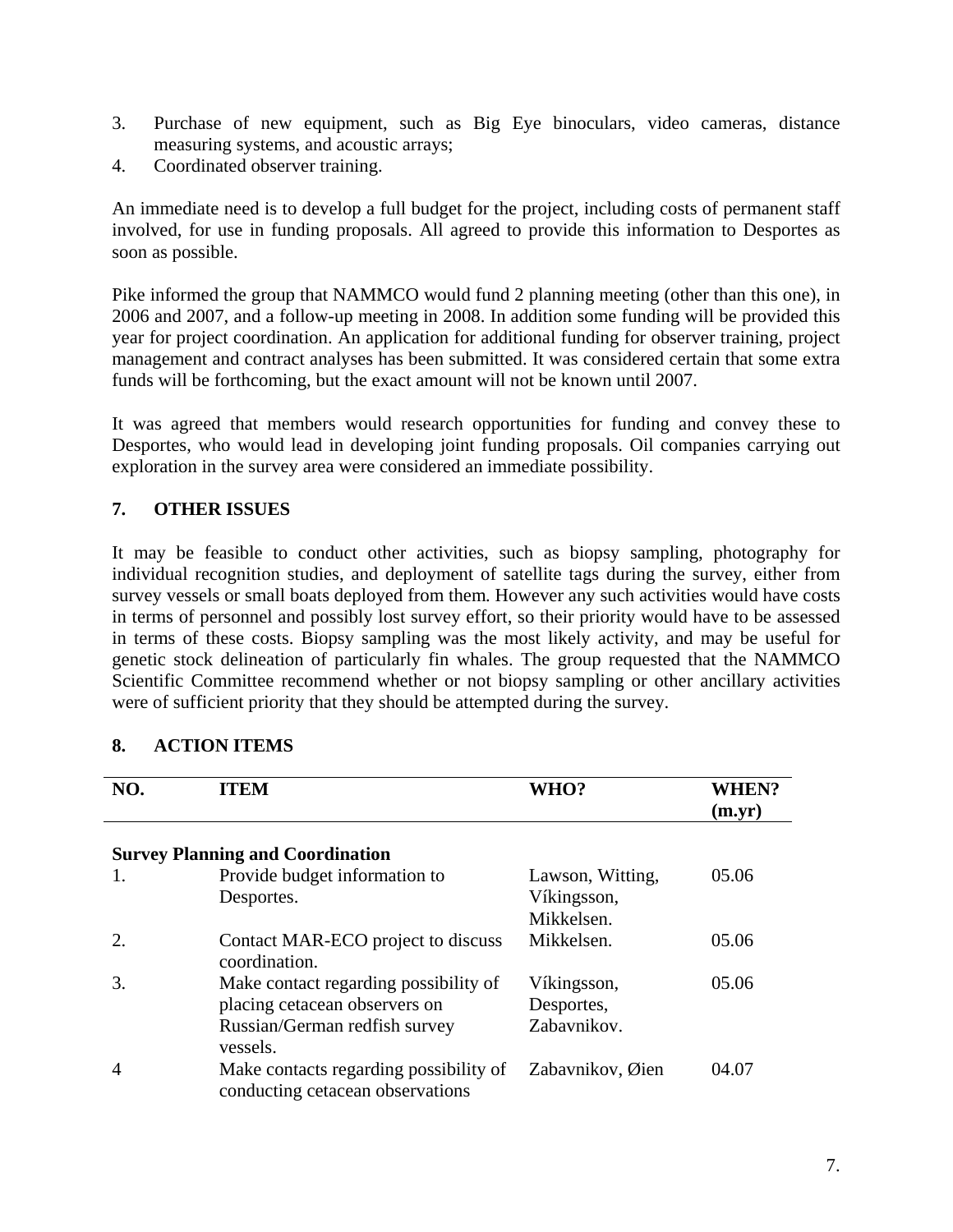| NO.            | <b>ITEM</b>                                                                 | WHO?                         | WHEN?   |
|----------------|-----------------------------------------------------------------------------|------------------------------|---------|
|                |                                                                             |                              | (m.yr)  |
|                | during annual Russian/Norwegian                                             |                              |         |
|                | feeding mackerel research in the                                            |                              |         |
|                | Norwegian Sea and annual                                                    |                              |         |
|                | Russian/Norwegian ecosystem surveys                                         |                              |         |
|                | (with using aircraft and vessels).                                          |                              |         |
| 5.             | Get information on the Canadian                                             | Lawson                       | 05.06   |
|                | offshore survey activities.                                                 |                              |         |
| 6.             | Apply for permits to enter territorial                                      | Víkingsson,                  | 01.07   |
|                | waters.                                                                     | Mikkelsen, Øien.             |         |
|                | <b>Equipment/Methodology</b>                                                |                              |         |
| 7.             | Assess implications of a start/stop                                         | <b>Planning Group</b>        | 11.06   |
|                | survey design as used on co-platform                                        |                              |         |
|                | surveys.                                                                    |                              |         |
| 8.             | Assess implications of high flying                                          | Planning Group.              | 11.06   |
|                | speed in aerial surveys (Aurora                                             |                              |         |
|                | platform).                                                                  |                              | 09.06   |
| 9.             | Provide technical specifications and                                        | Desportes, Pike,<br>Hammond. |         |
|                | costs of video and angle measurement                                        |                              |         |
| 10.            | systems used on SCANS-II.                                                   |                              | 09.06   |
|                | Provide technical specifications and<br>costs of acoustic monitoring system | Desportes, Pike,<br>Hammond. |         |
|                | used on SCANS-II.                                                           |                              |         |
| 11.            | Provide technical specifications and                                        | Witting, Zabavnikov.         | 05.06   |
|                | costs of digital photography system for                                     |                              |         |
|                | aerial survey.                                                              |                              |         |
| 12.            | Provide technical specifications and                                        | Lawson, Zabavnikov.          | 05.06   |
|                | costs of sea surface temperature                                            |                              |         |
|                | sensing equipment for aerial survey.                                        |                              |         |
| 13.            | Address potential copywrite issues re.                                      | Gunnlaugsson.                | 05.06   |
|                | use of <i>Hval</i> software.                                                |                              |         |
| 14.            | Look at 2001 data to determine                                              | Gunnlaugsson, Pike           | 11.06   |
|                | number of successful trackings by                                           |                              |         |
|                | species.                                                                    |                              |         |
| 15.            | Look at SCANS-II and SOWER data                                             | Hammond, Donovan             | 11.06   |
|                | to determine relative success of big-                                       |                              |         |
|                | eye vs 7x50 binoculars for tracking.                                        |                              |         |
| 16.            | Estimate $g(0)$ for minke whales and                                        | Pike, Gunnlaugsson,          | 11.06   |
|                | other species from 2001 NASS data.                                          | Øien.                        |         |
| <b>Funding</b> |                                                                             |                              |         |
| 17.            | Provide information on potential                                            | All.                         | 06.06   |
|                | funding sources for a joint proposal to                                     |                              |         |
|                | Desportes                                                                   |                              |         |
| 18.            | Follow up funding proposal to NC                                            | Desportes, Pike              | 06.06   |
| 19.            | Develop new proposals as appropriate.                                       | Desportes, Pike.             | Ongoing |